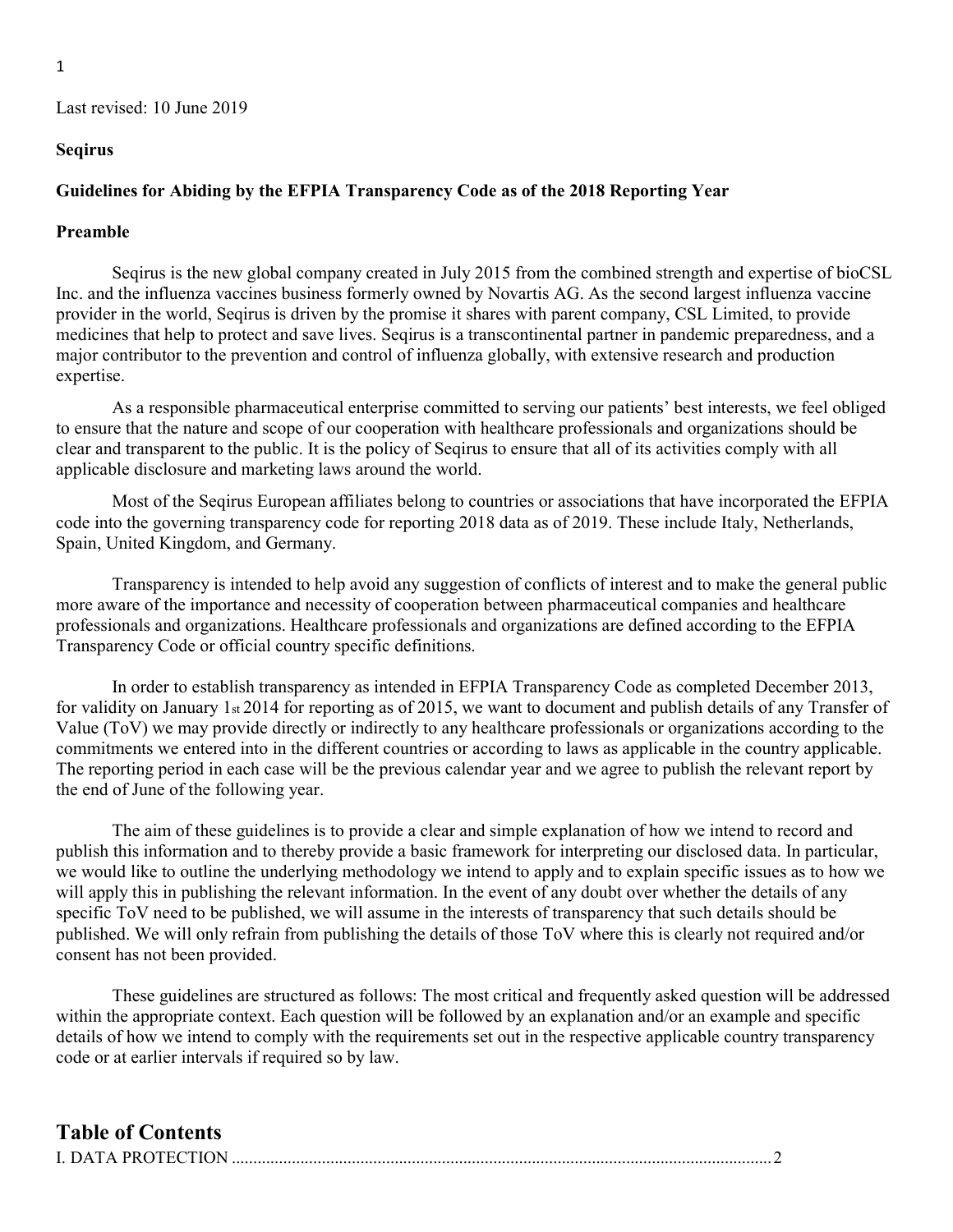| 4. ToV for product groups which do not solely comprise prescription pharmaceuticals5 |  |
|--------------------------------------------------------------------------------------|--|
|                                                                                      |  |
|                                                                                      |  |
|                                                                                      |  |
|                                                                                      |  |
|                                                                                      |  |
|                                                                                      |  |
|                                                                                      |  |
|                                                                                      |  |
|                                                                                      |  |
|                                                                                      |  |
|                                                                                      |  |
|                                                                                      |  |
| 4. Continuous professional development events – travel and accommodation costs       |  |
| 5. Continuous professional development events – organization by an events agency     |  |
|                                                                                      |  |
|                                                                                      |  |
|                                                                                      |  |
|                                                                                      |  |
|                                                                                      |  |
|                                                                                      |  |

## I. DATA PROTECTION

# 1. Consent to publish information

1.1 Question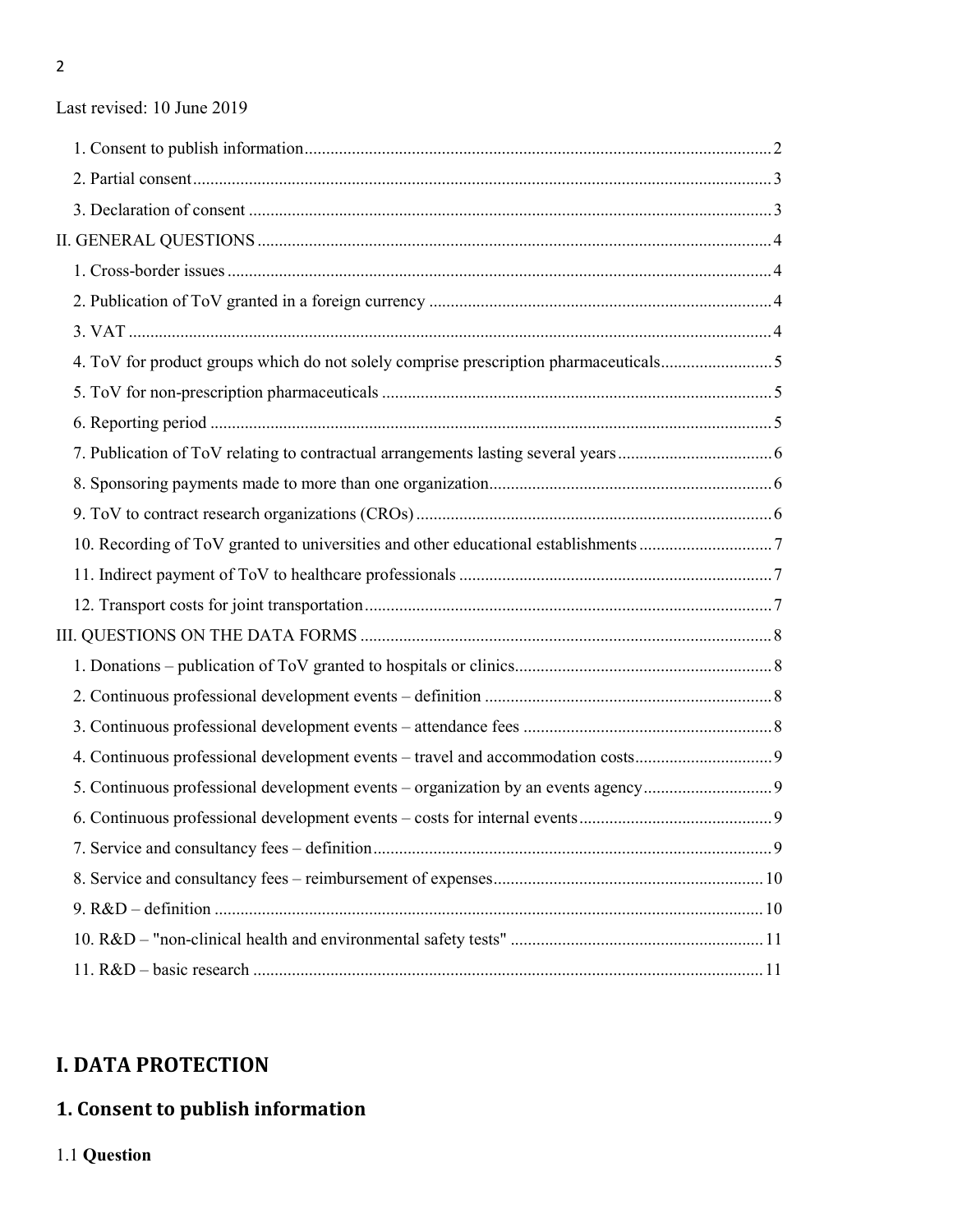### How important is permission from the healthcare professionals or organizations concerned in terms of publishing the information?

### 1.2 Legal background

Everyone is entitled by law to protection of data relating to them. This basic right covers the recording, processing and dissemination of any personal information, whereby any of these shall require the specific consent of the person affected. There are strict requirements for any such consent – it must be explicit, it needs to be visually highlighted in any contractual texts or similar documents and must be clearly and transparently worded.

### 1.3 Our approach

We require all healthcare professionals to provide their consent to us for publishing details of any ToV they receive from us. If this consent is denied, we will only publish the total value of the ToV without specifying the name of the recipient.

## 2. Partial consent

### 2.1 Question

What will we do if a healthcare professional only agrees to publication of some of the relevant information, despite our efforts to obtain full consent?

### 2.2 Example

This situation may arise, for instance, where the healthcare professional agrees to the publication of details of having received funding to attend a professional congress or seminar, but does not agree to the publication of the travel and accommodation costs associated with the trip. Another potential example is where the person concerned agrees to the publication of the expenses paid in connection with attending such an event, but not to the publication of any associated consultancy fee.

### 2.3 Our approach

If only partial consent to publication is given, the amount of all the ToV to the healthcare professional concerned will only be aggregated completely - included in the column indicating total amounts.

## 3. Declaration of consent

## 3.1 Question

What sort of declaration of consent is our data processing based on?

### 3.2 Our approach

Before disclosure, all healthcare professionals and organizations will inform of the transparency policy and requested to provide consent. Only data will be collected that is allowed to be collected according to data privacy law, or is explicitly provided by and HCP or HCO for disclosure purposes.

### 4. Duration of publication

## 4.1 Question

How long do we make the information available for on our [platform name] platform?

### 4.2 Our approach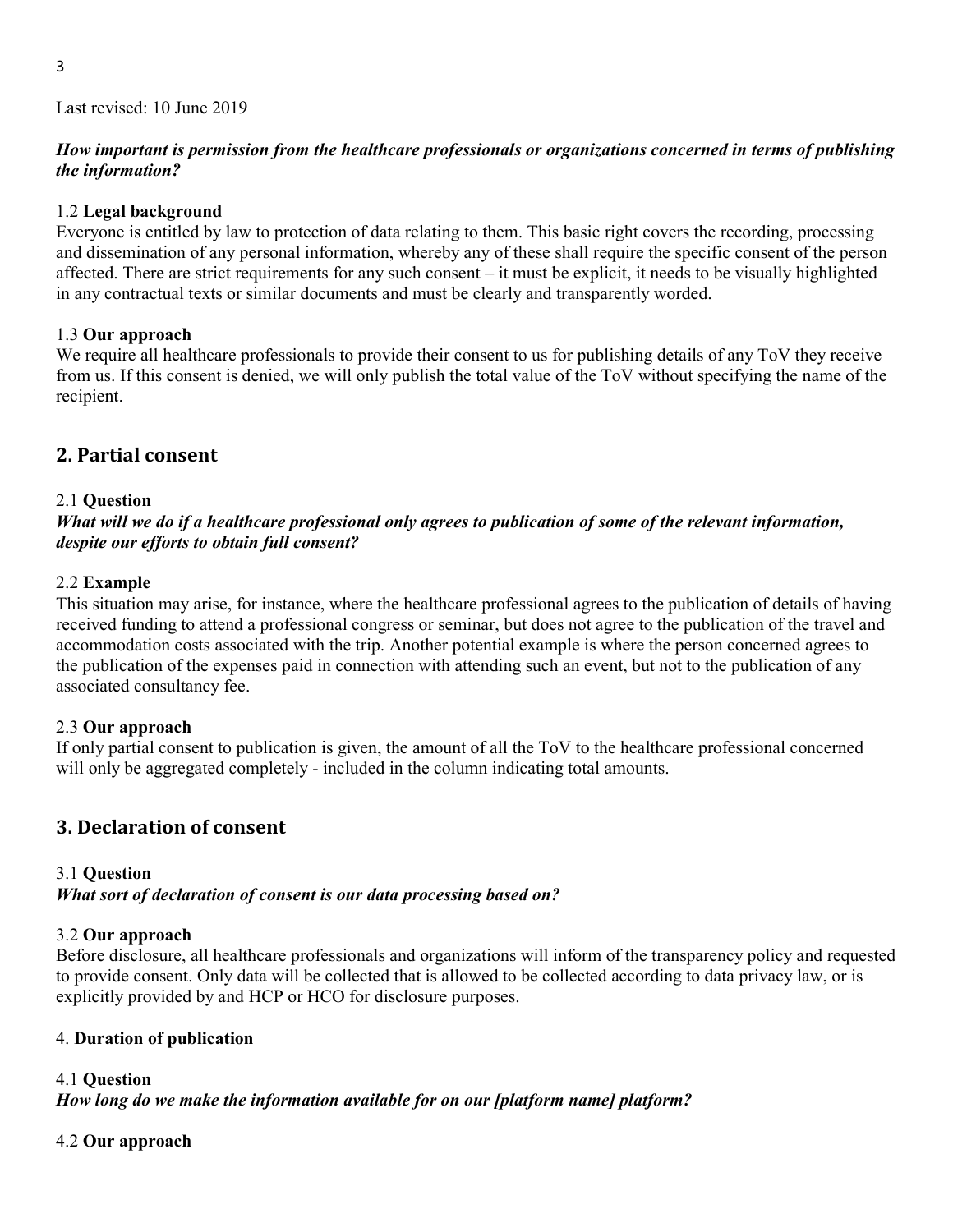Our report is generally available for a period of 3-4 years. We will amend the report accordingly in the event that any healthcare professional should withdraw their consent during such period. This means that on a rolling basis, every year the oldest entries will be removed from the report and a new entry added. For example, if the report covers 2016, 2017, 2018 – then for 2019 submission, 2016 would be removed from the report. This is a minimum requirement; it may vary according to country specific data protection regulations.

## II. GENERAL QUESTIONS

## 1. Cross-border issues

#### 1.1 Questions

What will we do in the case of cross-border issues where we provide ToV to a healthcare professional or organization based in another European state?

#### 1.2 Examples

A cross-border situation exists when the pecuniary ToV is granted in a country other than the country in which the healthcare professional or organization is based, has their practice, or main office. This sort of situation includes those cases where we, as a subsidiary of the CSL Group conclude a consultancy agreement with a doctor based in another European Country that is required to disclose according to the EFPIA code, country law or association.

#### 1.3 Our approach

Any pecuniary ToV which is granted to healthcare professionals or organizations based in another *European* member state in our capacity as a subsidiary of the CSL Group shall be published by our affiliated company based in that country, where the healthcare professional or organization is based. We will publish the information ourselves in any country where we do not have an affiliate (e.g. Finland).

## 2. Publication of ToV granted in a foreign currency

#### 2.1 Question

What do we do when the ToV is granted in any currency other than pounds sterling?

#### 2.2 Example

A doctor based in Germany receives funding from us to take part in a healthcare convention in the US and the attendance fee is paid in US dollars.

### 2.3 Our approach

All ToV specified in our report will be denominated in pounds sterling. If the original payment was not made in pounds sterling, we will convert the amount into pounds sterling using the exchange rate applicable at the time the ToV was paid

## 3. VAT

3.1 Question Will the figures we publish indicate VAT?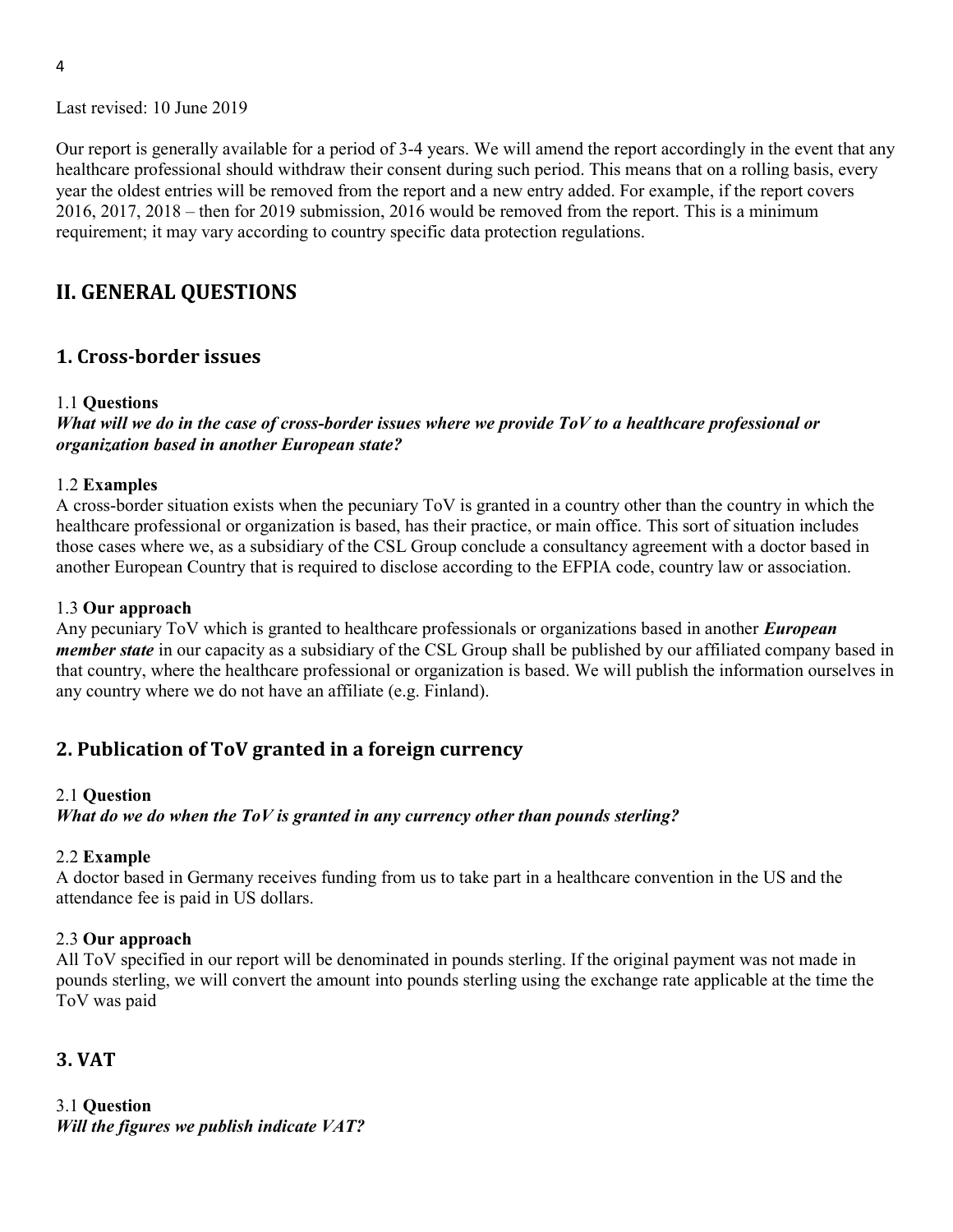### 3.2 Legal background

The EFPIA Transparency Code essentially allows us to publish gross or net figures (i.e. including or excluding VAT).

## 3.3 Our approach

We will publish the ToV paid excluding VAT.

## 4. ToV for product groups which do not solely comprise prescription pharmaceuticals

### 4.1 Question

What will we do if the ToV relate to a group of products which does not solely comprise prescription-only pharmaceuticals?

### 4.2 Legal background

Under the EFPIA Transparency Code, ToV are only covered in connection with prescription-only medications. In practice, however, such ToV may relate to a group of products made up of a combination of prescription-only and non-prescription pharmaceuticals and other products.

### 4.3 Our approach

We will allocate the full amount of ToV as relating to prescription-only pharmaceuticals and will publish it in the appropriate category.

## 5. ToV for non-prescription pharmaceuticals

### 5.1 Question

What will we do if the ToV relate to a group of products which includes non-prescription pharmaceuticals?

5.2 Legal background Same AS ABOVE

5.3 Our approach Same AS ABOVE

## 6. Reporting period

### 6.1 Question What will we do if more than one reporting period needs to be considered when publishing details of ToV?

## 6.2 Example

This situation may arise in the event that a healthcare professional agrees during one reporting period to appear as a guest speaker at an event, but this event then actually takes place in the following reporting period. Another potential example is where ToV is granted in one reporting period, but relates to an event taking place in the next reporting period.

### 6.3 Our approach

We will publish ToV in accordance with our internal accounting regulations in the reporting period in which ToV was actually granted to the healthcare professional and recorded in our accounts.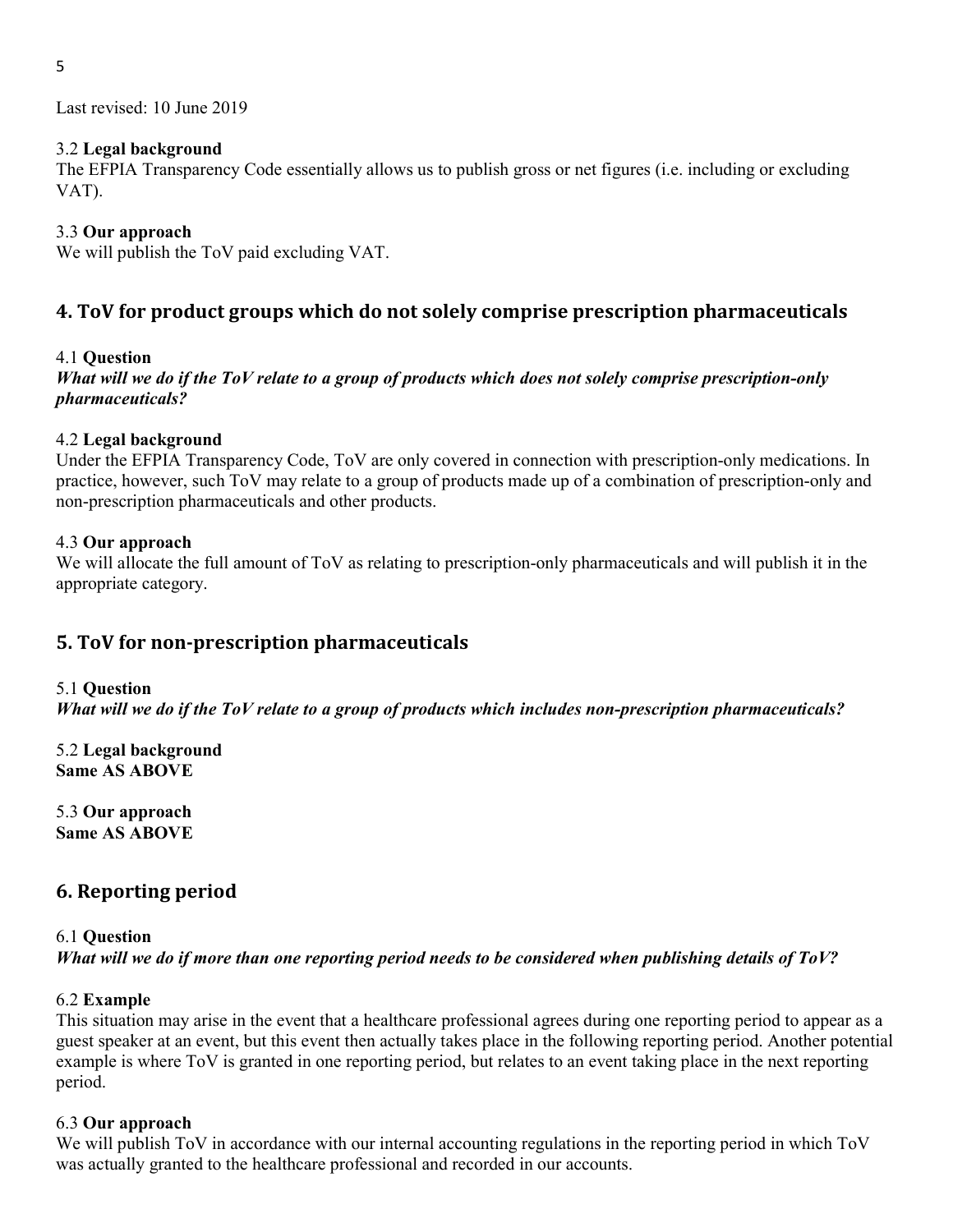In the event that our internal accounting regulations should change, meaning that a ToV which would have been published in the latter reporting period under the previous regulations would, under the amended regulations, be published in the earlier reporting period, we will continue to publish ToV in the latter reporting period. This means that any changes to our internal regulations will not result in any failure to publish details of any ToV subject to a publication requirement.

## 7. Publication of ToV relating to contractual arrangements lasting several years

### 7.1 Question

What will we do in the event of publishing details of a ToV granted in relation to a contract stretching over several years?

#### 7.2 Example

This situation may arise, for example, in the event that we conclude a consultancy agreement with a doctor which has a term from 1 July 2015 to 31 December 2018 and which attracts a total consultancy fee of EUR 3,500.

#### 7.3 Our approach

In such case, we would calculate the *pro rata* amount relating to the relevant reporting period and would publish this accordingly. In the example given above, a fee of EUR 500 would be due for the 2015 calendar year reporting period, with a fee of EUR 1,000 accruing for each of the 2016, 2017 and 2018 calendar years.

## 8. Sponsoring payments made to more than one organization

#### 8.1 Question

What will we do in cases where we have a sponsoring agreement with several healthcare organizations?

#### 8.2 Our approach

We will generally publish details ToV on an individual basis in accordance with the EFPIA Transparency Code and/or the applicable country Transparency Code. If an individual ToV can be allocated *pro rata* to the relevant organizations, these shares will be published under the name of the respective organization. If such an allocation is not possible, we will assume that each organization receives a equal share and will publish this accordingly.

## 9. ToV to contract research organizations (CROs)

#### 9.1 Question

What will we do in the event of ToV being granted to contract research organizations (CROs)?

#### 9.2 Background

Contract / clinical research organizations are research organizations which provide clinical study planning and execution services to companies in the pharmaceutical sector in return for payment.

#### 9.3 Our approach

We will not generally publish details of any ToV granted to any CROs whose services we retain. The exceptions are those cases where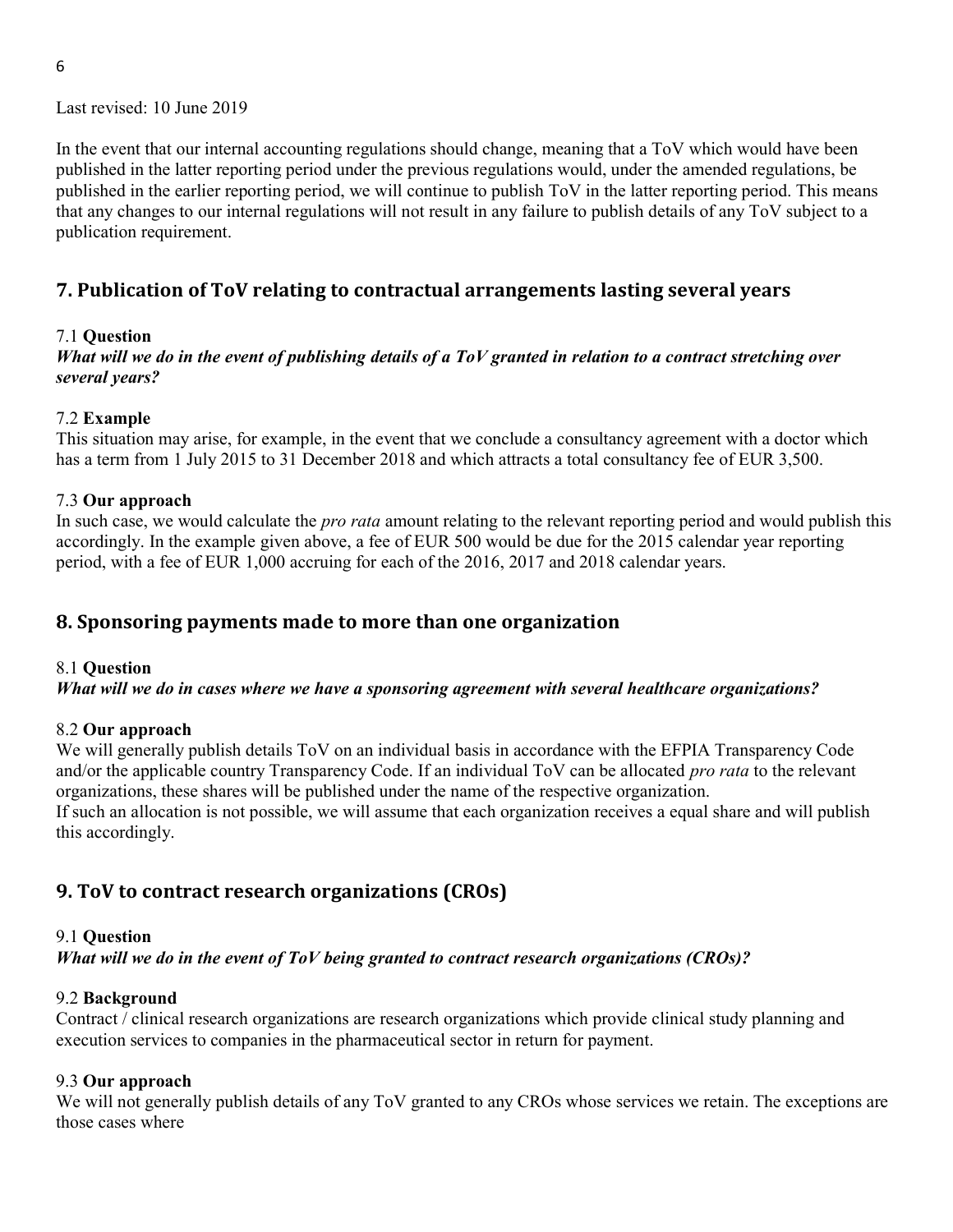7

Last revised: 10 June 2019

 $\Box$  the CRO is comprised of healthcare professionals or has links to a medical institution (like a university hospital or a publicly-run organization). In such case, the CRO is considered to be an organization and details of any ToV granted to it will be published by us individually in accordance with the general regulations.

 $\Box$  the CRO is used to indirectly grant ToV to healthcare professionals ("pass-through costs"). In such case, we will publish the individual details of each of these ToV, indicating the relevant healthcare professional in each case.

## 10. Recording of ToV granted to universities and other educational establishments

#### 10.1 Question

## What will we do in terms of the publication of ToV granted to universities and other educational establishments?

#### 10.2 Our approach

Generally speaking, any ToV we may grant to universities and other educational establishments are not covered by the EFPIA Transparency Code. We will only publish details of such ToV in the event that they indirectly find their way to an organization, such as a university hospital, or one or more healthcare professionals, or if the organization falls into the HCO category according to a country law or the respective Country Transparency Code that is more specific than the EFPIA code. In such case, we will publish the details of each of those ToV under the name of the university or other educational establishment to which they were granted.

## 11. Indirect payment of ToV to healthcare professionals

#### 11.1 Question

#### What will we do in the event that ToV are paid to healthcare professionals indirectly via third parties?

#### 11.2 Our approach

In the event that we become aware that ToV granted by us to a third party have been passed on to healthcare professionals, or those persons have benefitted from such, we will generally publish the details of each of those ToV under the name of the relevant healthcare professional, if possible. Our contractual arrangements with third parties include provisions that third parties will provide us with all transfer of Value information, subject to applicable transparency codices and that third parties will also be committed to obtain in cooperation with us the required consent declarations of the respective Health Care Professionals for the disclosure and to inform Health Care Organizations about the disclosure in written form. Requirements of Law, especially privacy law regulations, will be fulfilled. In cases where consent for disclosure is not given, the Third party will provide us with the data in an aggregated manner.

## 12. Transport costs for joint transportation

#### 12.1 Question

### What will we do about publishing details of transport costs for joint transportation or for the transportation of groups of healthcare professionals?

### 12.2 Legal background

It is not necessary under the EFPIA Transparency Code to allocate ToV paid in the form of transport costs for a group of healthcare professionals to individual healthcare professionals within that group. For example, only the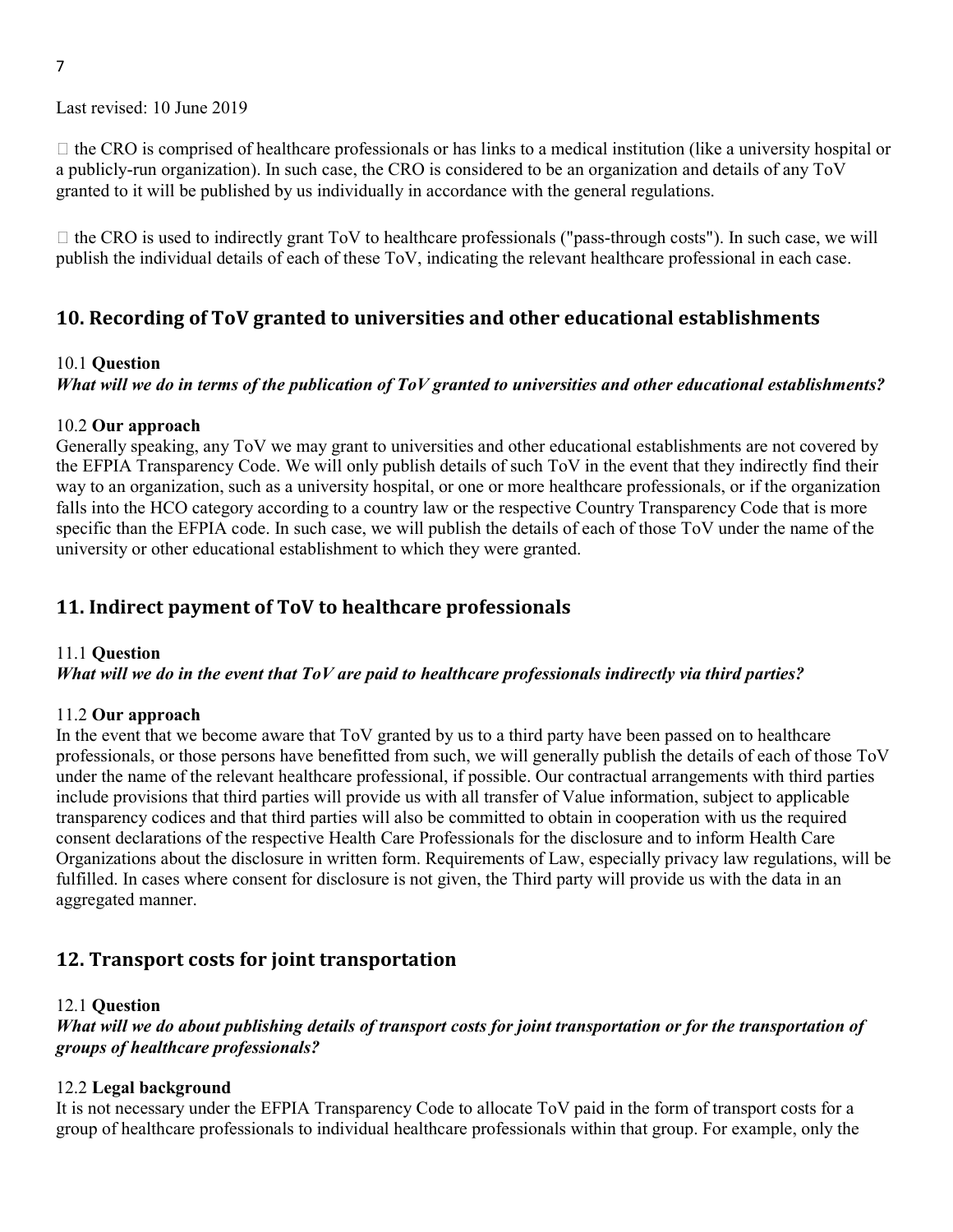total amount of the costs for a bus shuttle for a group of healthcare professionals would be published and would not be broken down according to the particular individuals involved.

## III. QUESTIONS ON THE DATA FORMS

## 1. Donations – publication of ToV granted to hospitals or clinics

### 1.1 Question

What will we do about the publication of donations to hospitals or clinics?

#### 1.2 Examples

It is possible in this case that the donation will be made to a hospital or clinic as a whole or to a department or unit within that institution, such as the oncology unit.

#### 1.3 Our approach

We will disclose the name of the organizational unit that has provided the billing address (if the billing address is different from the recipient address in the contract, then the latter is to be disclosed) - company unique identifier is that of the contractual recipient.

#### 1.4 Question

Which ToV will we publish relating to sponsoring agreements?

### 1.5 Legal background

In terms of sponsoring agreements, we understand an agreement in which CSL Behring is granted the possibility of performing marketing activities on an educational scientific event (e.g. conventions, conferences, symposia) in consideration of paying an adequate amount of money. Within the scope of sponsoring are agreements in which marketing activities are granted within other projects, e.g.

compilation of brochures ore other educational activities like compilation of websites, e-learning-tools.

### Our approach

We will disclose sponsoring fees and travel and accommodations as required by each country law or affiliate.

## 2. Continuous professional development events – definition

#### 2.1 Question

What do we understand by continuous professional development events?

### 2.2 Our approach

We classify any event e.g. conventions, conferences, symposia, scientific training events with a medical or scientific focus or serving to further the training of healthcare professionals as continuous professional development events.

## 3. Continuous professional development events – attendance fees

### 3.1 Question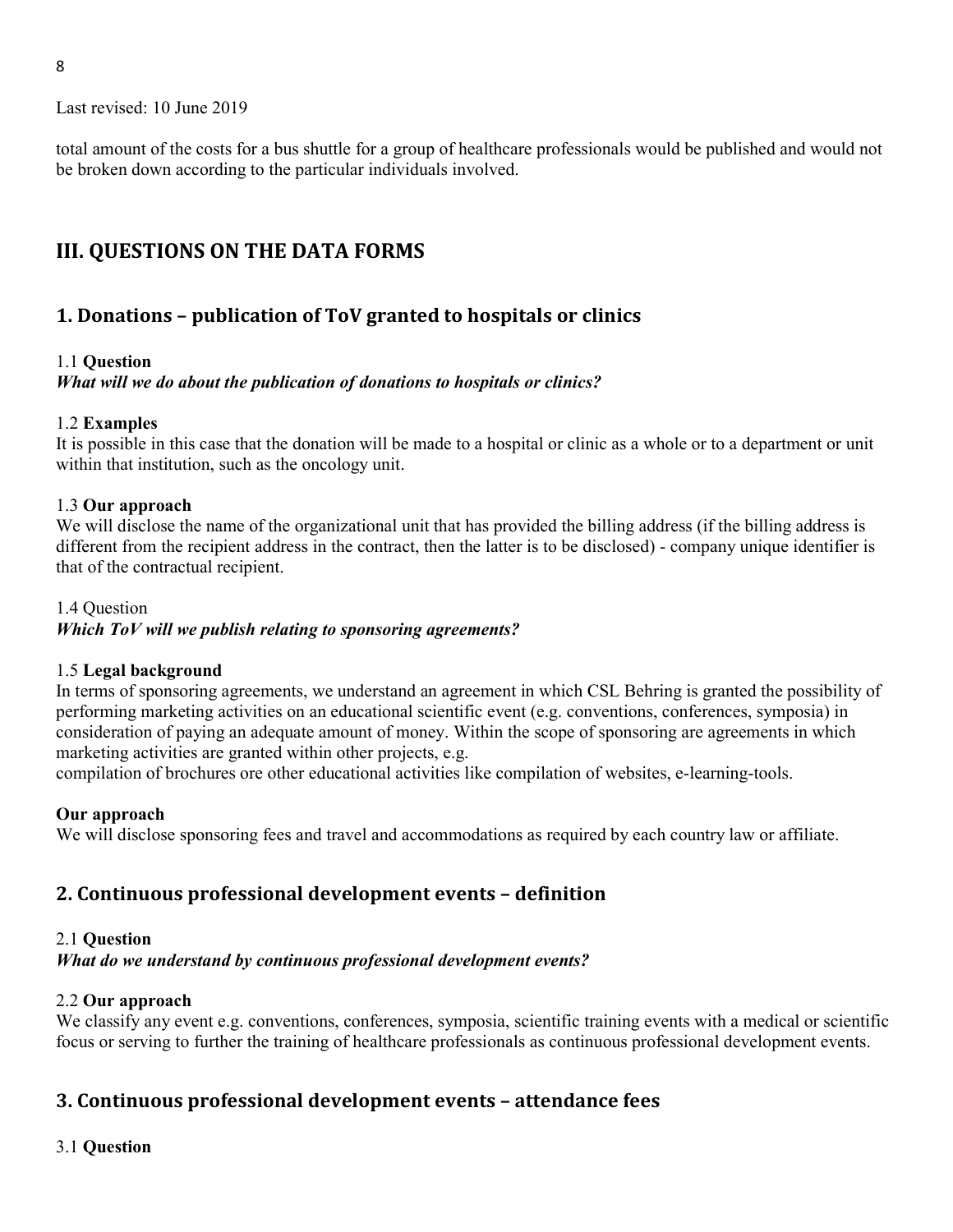### What will we do about the publication of the fees we have assumed for healthcare professionals or organizations to attend external continuous professional development events?

### 3.2 Our approach

We will generally publish the payment of attendance fees as a ToV to the relevant healthcare professionals in the section devoted to "fees". The total amount of such fees assumed during the reporting period will be published for each individual healthcare professional.

## 4. Continuous professional development events – travel and accommodation costs

### 4.1 Question

Which costs will we publish when we assume travel and accommodation costs relating to continuous professional development events?

#### 4.2 Our approach

We understand travel and accommodation costs to be any transportation to and from the event and/or transportation required within the event agenda. This includes hotel accommodations, but not meals unless required by national law (e.g. France and limited Portugal).

## 5. Continuous professional development events – organization by an events agency

### 5.1 Question

What will we do about publishing details of TOV in the event that a continuous professional development event is organized by an events agency?

### 5.2 Our approach

If an event (e.g. convention, conference, symposium etc.) is organized by an events agency and the ToV is paid to that agency, but the event has a clear relevance to a HCO, we will publish details of such ToV and specify the name of the HCO.

## 6. Continuous professional development events – costs for internal events

### 6.1 Question

What will we do about publishing costs for internal continuous professional development events?

### 6.2 Our approach

In the event that we charge an attendance fee for one of our own internal continuous professional development events and waive it for certain healthcare professionals, we will publish this as a ToV granted to the relevant professional. In the event that we assume the travel and accommodation costs for those persons attending our internal continuous professional development events, details of such will be published specifying the name of the relevant healthcare professional in the category provided for this purpose.

## 7. Service and consultancy fees – definition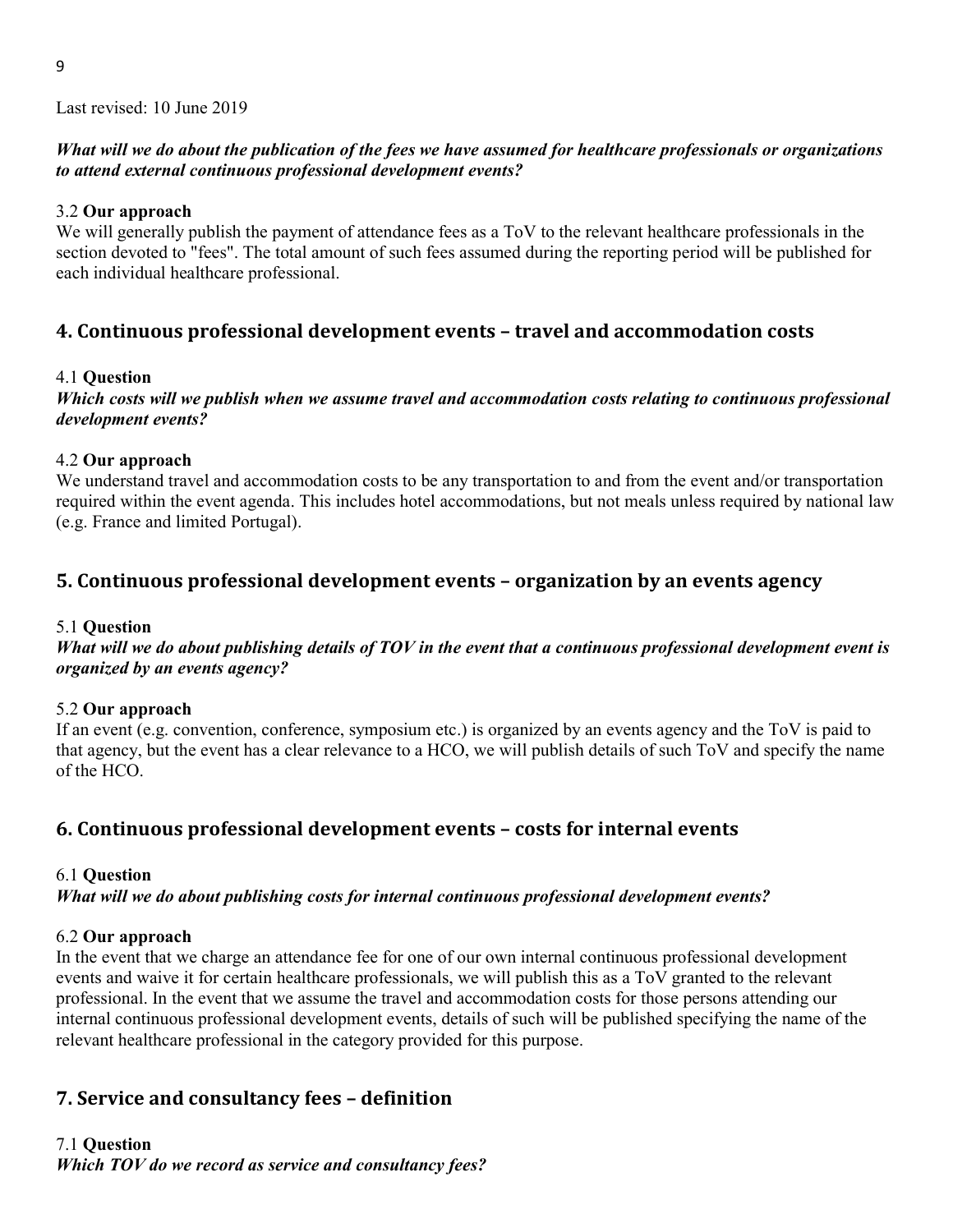### 7.2 Legal background

Service and consultancy fees are due under corresponding service and consultancy agreements. We understand these to be services agreements for speakers, experts and trainers.

## 7.3 Our approach

Under the category service and consultancy fees, we record the service fees and any travel and accommodation as required.

## 8. Service and consultancy fees – reimbursement of expenses

## 8.1 Question

What will we do about the publication of any expenses reimbursed in connection with service and consultancy fees?

## 8.2 Legal background

In terms of ToV falling under the category "service and consultancy fees," the data record template provides for any expenses reimbursed being published in addition to and separately from the fee itself. These expenses may include travel and accommodation costs. If, for example in the case of the joint transportation of a number of healthcare professionals, these costs are very insignificant and the effort required to record them separately is disproportionate to their value, only the total amount of the costs will be published.

### 8.3 Question

What will we do about the publication of any ToV relating to R&D activities?

## 8.4 Our approach

In the event that the ToV relate to any R&D activities, we will only publish the total ToV without specifying the name of the recipient.

## 9. R&D – definition

# 9.1 Question

Which ToV come under "R&D?"

## 9.2 Our approach

• In terms of the category "R&D," we will only publish those ToV relating to "regulatory necessary" studies. These are any studies which are required in order to obtain approval for a pharmaceutical product or for post-marketing surveillance. We would consider this to include the planning and implementation of non-clinical studies (in accordance with the OECD Principles on Good Laboratory Practice), Phase I to IV clinical studies (pursuant to Directive 2001/20/EC) and non-interventional studies within the meaning of Section 19 EFPIA Code. We also include those studies which are necessary to demonstrate the additional benefit of a pharmaceutical product and to demonstrate or maintain that the expenses involved should be reimbursed.

- Clinical Trials
- Medical & Observational Studies
- Scientific Medical Education